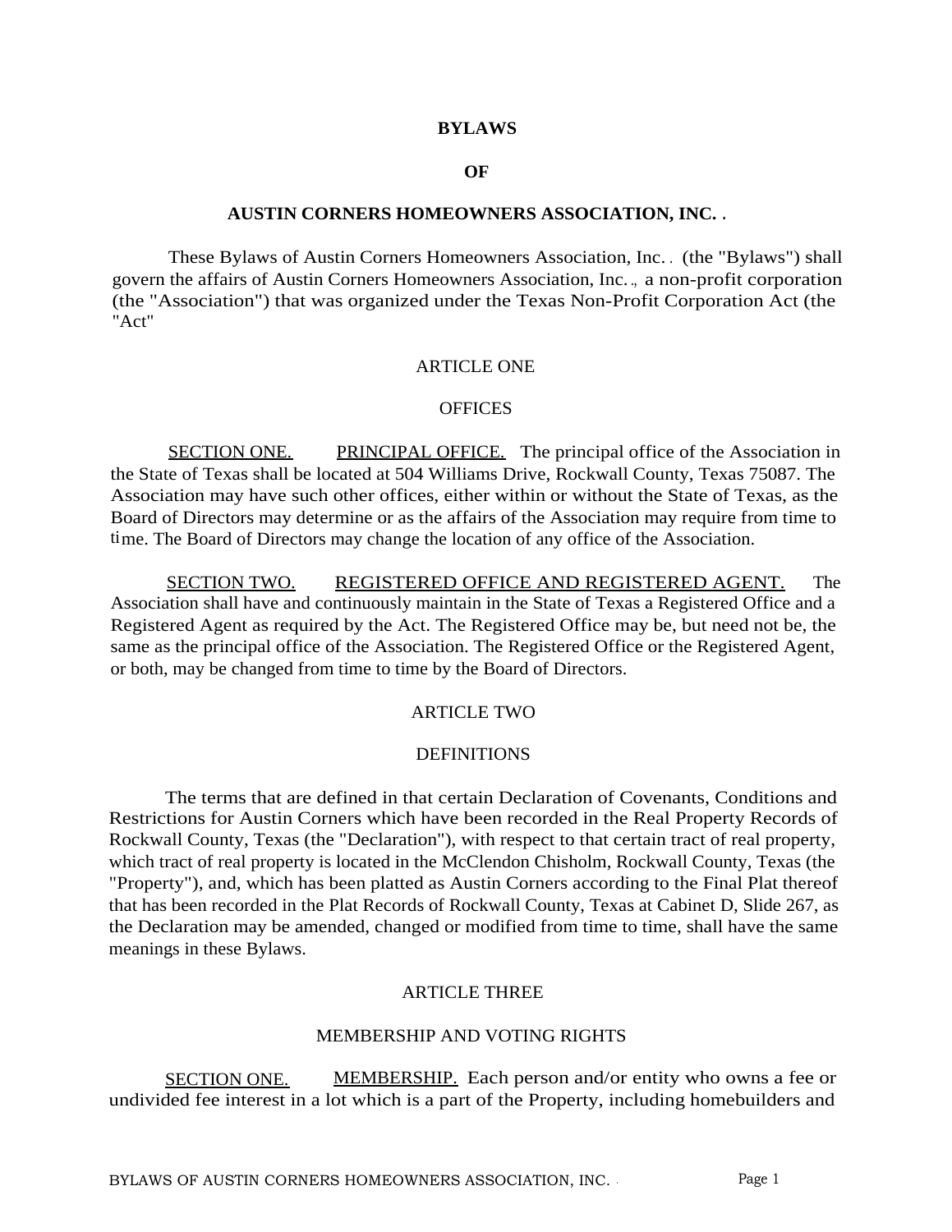contract sellers, shall be a Member of the Association. Persons or entities who hold an interest in a lot merely as security for the performance of an obligation shall not be a Member of the Association; provided, however, that the purchaser at a foreclosure sale or trustee's sale shall be a Member of the Association. Membership shall be appurtenant to and shall not be separated from ownership of any lot which is a part of the Property.

SECTION TWO. CLASSES OF MEMBERS. The Association shall have the following two (2) classes of voting membership to be designated, respectively, as Class A and Class B:

(A) Class A: The Class A Members shall be all lot owners, with the exception of the Declarant (until conversion of the Class B Membership into the Class A Membership as hereinafter provided), and shall be entitled to one (1) vote for each lot owned. When more than one person owns an interest in any lot, all such persons shall be Members of the Association, but the vote for such lot shall be exercised as the owners of the particular lot shall among themselves determine. In no event shall more than one (1) vote be cast with respect to any lot.

(B) Class B: The Class B Member shall be the Declarant which shall be entitled to seven (7) votes for each lot that it owns. The Class B Membership shall cease and be converted to Class A Membership on the happening of either of the following events, whichever first occurs:

- (i) Thirty (30) days after the total votes outstanding in the Class A Membership with respect to the entire Property equal or exceed the total votes outstanding in the Class B Membership; or
- (ii) Ten (10) years from the recording date of the Declaration in the Deed Records of Rockwall County, Texas.

# ARTICLE FOUR

# MEETINGS OF MEMBERS

SECTION ONE. ANNUAL MEETINGS. An annual meeting of the Members shall be held on the last regular business day in January of each year, beginning in the year 2002, at the hour of 7:00 o'clock P.M.., for the purpose of electing Directors and for the transaction of other business as may come before the meeting. If the day fixed for the annual meeting shall be on a legal holiday in the State of Texas, the meeting shall be held on the next succeeding regular business day. If the election of Directors is not held on the day designated herein for any annual meeting, or at any adjournment thereof, the Board of Directors shall cause the election to be held at a special meeting of the Members as soon thereafter as possible.

SECTION TWO. SPECIAL MEETINGS. Special meetings of the Members may be called by the President, the Board of Directors or upon written request of Members having not less than one-tenth (1/10th) of the votes of the Members of the Association entitled to be cast at such meeting.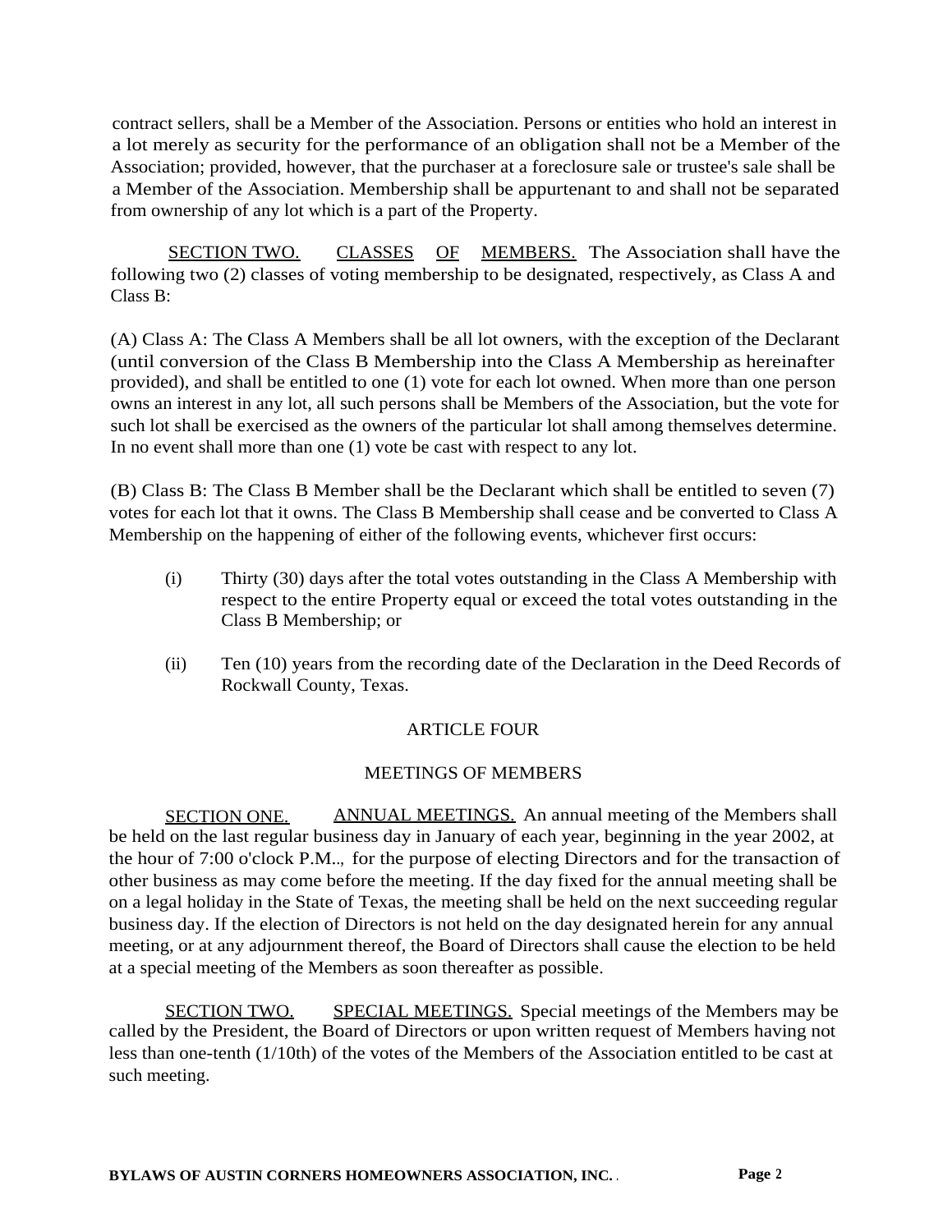SECTION THREE. PLACE OF MEETINGS. The Board of Directors may designate any place as the place of meeting for any annual meeting and for any special meeting that is called by the Board of Directors. If no designation is made or if a special meeting be otherwise called, the place of meeting shall be the principal office of the Association; provided, however, that in the event that all of the Members shall meet at any time and place and consent to the holding of a meeting, such meeting shall be valid without call or notice and any corporate action may be taken at that meeting.

SECTION FOUR. NOTICE OF MEETINGS. Written or printed notice stating the place, day and hour of any meeting of Members shall be delivered, either personally or by mail, to each Member entitled to vote at the meeting, not less than ten (10) nor more than fifty (50) days before the date of the meeting, by or at the direction of the President, the Secretary or the Officers or persons calling the meeting. In case of a special meeting, the purpose or purposes for which the meeting is called shall also be stated in the notice. If personally delivered, the notice of a meeting shall be deemed to be delivered when actually received by the recipient thereof. If mailed, the notice of a meeting shall be deemed to be delivered when deposited in the United States mail, postage prepaid, certified or registered mail, return receipt requested and addressed to the Member at his address as it appears on the books of the Association.

SECTION FIVE. QUORUM AND MANNER OF ACTION. The presence at the meeting of Members entitled to cast, or of proxies entitled to cast, Sixty Percent (60%) of all the votes of the Members shall constitute a quorum. If a quorum is not present or represented at any meeting of Members, Members holding a majority of the votes present or represented at the meeting may adjourn the meeting from time to time without notice other than announcement at the meeting until a quorum shall be present. At a reconvened meeting at which a quorum is present or represented, any business may be transacted which might have been transacted at the meeting as originally noticed. When a quorum is present or represented at any meeting, the vote of the majority of the votes entitled to be cast by the Members present or represented at the meeting shall be required to decide any question brought before the meeting, unless the question is one upon which a different vote is required by express provision of the Act.

SECTION SIX. PROXIES. At any meeting of Members, a Member entitled to vote may vote by proxy executed in writing by the Member or by his duly authorized attorney-in-fact. No proxy shall be valid after eleven (11) months from the date of its execution, unless otherwise provided in the proxy. Any proxy shall automatically terminate upon conveyance by the Member of his Lot.

SECTION SEVEN. CONDUCT OF MEETING. At every meeting of the Members, the President, or in his absence, the Vice President, shall act as Chairman. The Secretary of the Association, or in his absence, any person appointed by the Chairman, shall act as Secretary at all meetings of the Members.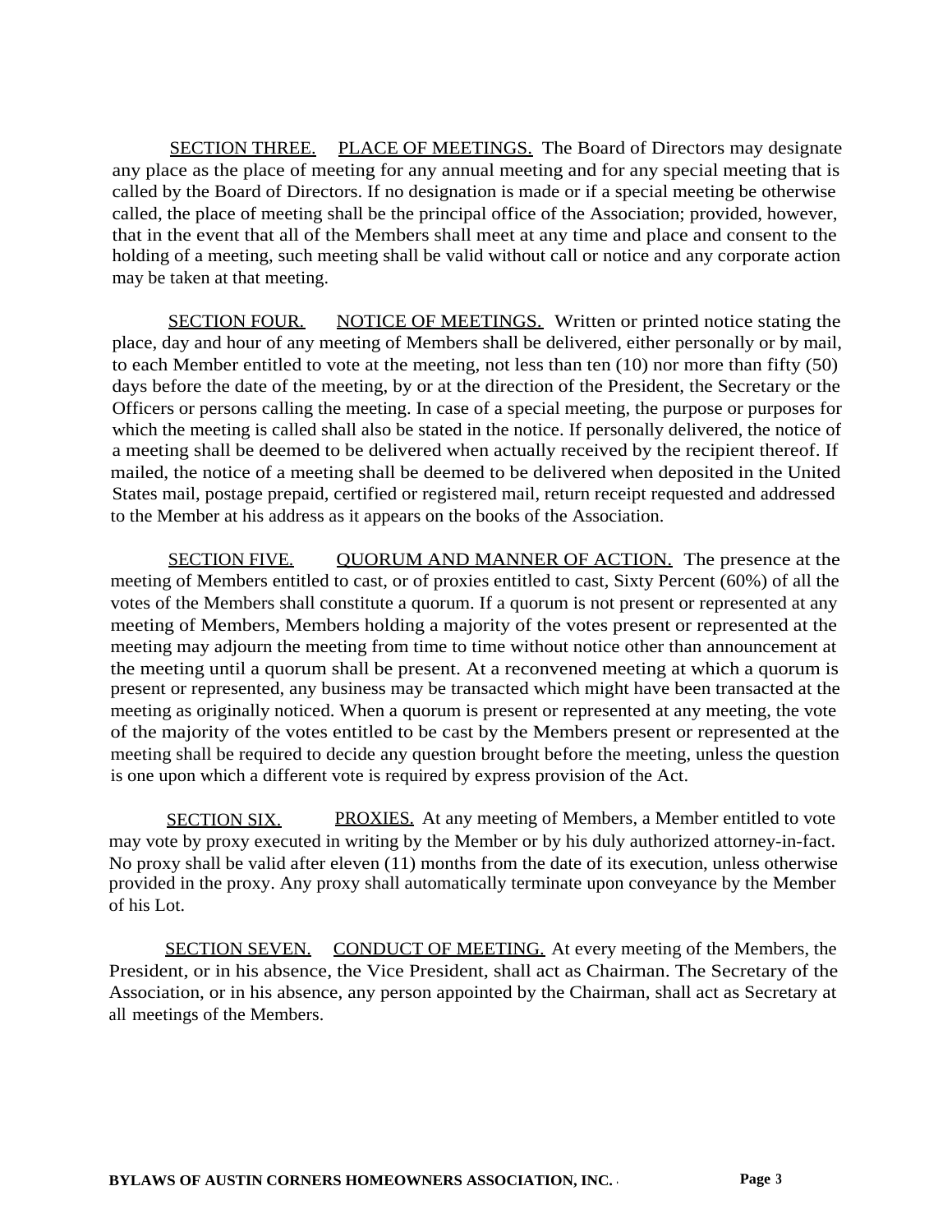SECTION EIGHT. ACTION WITHOUT MEETING. Any action required or permitted to be taken at a meeting of the Members may be taken without a meeting if a consent in writing, setting forth the action to be taken, shall be signed by all the Members entitled to vote with respect to the subject matter thereof.

## ARTICLE FIVE

## BOARD OF DIRECTORS

SECTION ONE. GENERAL AND ELECTION. The affairs of the Association shall be managed by its Board of Directors. The Directors shall be elected by the Members, which election may be conducted by mail. Directors do not have to be residents of the state of Texas or Members of the Association.

SECTION TWO. NUMBER AND TENURE. The Board of Directors shall consist of three (3) Directors who shall serve for a term of one (1) year and until their successors shall have been elected and qualified. At the first annual meeting of the Members, the Members shall elect three (3) Directors for a term of one (1) year. The Directors named in the Articles of Incorporation shall hold office until the first annual meeting of the Members and until their successors have been elected and qualified. The number of Directors may be increased or decreased (but there can never be less than three [3] Directors) from time to time by amendment to these Bylaws; provided, however, that no decrease in the number of Directors shall have the effect of shortening the term of any incumbent Director.

SECTION THREE. REMOVAL. A Director may be removed from the Board of Directors, with or without cause, by the vote of the majority of the votes entitled to be cast by the Members of the Association.

SECTION FOUR. VACANCIES. Any vacancy occurring in the Board of Directors shall be filled by the affirmative vote of a majority of the remaining Directors though less than a quorum of the Board of Directors. A Director elected to fill a vacancy shall be elected for the unexpired term of his predecessor in office. Any directorship to be filled by reason of an increase in the number of Directors shall be filled by election at an annual meeting of the Members or at a special meeting of the Members called for that purpose.

SECTION FIVE. REGULAR MEETINGS. Regular meetings of the Board of Directors shall be held at the times and at the places as shall be fixed from time to time by resolution of the Board of Directors. In the event that the date of any meeting falls upon a legal holiday, then that meeting shall be held at the same time on the next business day which is not a legal holiday.

SECTION SIX. ANNUAL MEETINGS. Annual meetings of the Board of Directors shall be held immediately after, and at the same place as, the annual meeting of the **Members**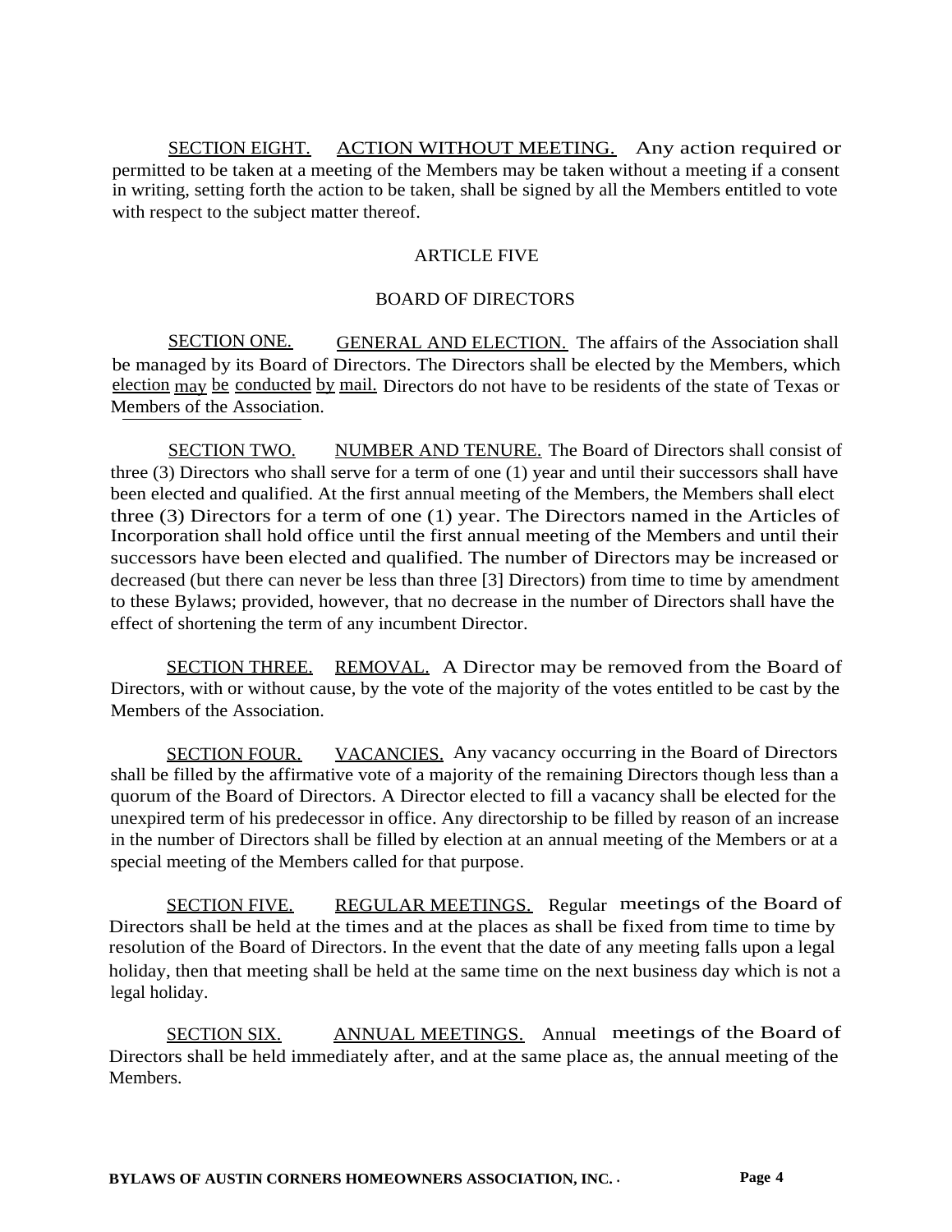SECTION SEVEN. SPECIAL MEETINGS. Special meetings of the Board of Directors may be called by or at the request of the President or any Director. The person authorized to call special meetings of the Board of Directors may fix any place as the place for holding the special meeting of the Board of Directors called by him.

SECTION EIGHT. NOTICE. Notice of any special meeting of the Board of Directors shall be given at least three (3) days previously thereto by written notice delivered personally or sent by mail to each Director at his address as shown in the records of the Association. If mailed, such notice shall be deemed to be delivered when deposited in the United States mail so addressed with postage thereon prepaid. The attendance of a Director at a meeting shall constitute a waiver of notice of such meeting, except where a Director attends a meeting for the express purpose of objecting to the transaction of any business on the ground that the meeting is not lawfully called or convened. Neither the business to be transacted at, nor the purpose of, any regular or special meeting of the Board of Directors need be specified in the notice or waiver of notice of such meeting.

SECTION NINE. QUORUM AND MANNER OF ACTION. A majority of the members of the Board of Directors shall constitute a quorum for the transaction of business at any meeting of the Board of Directors. The act of a majority of the Directors present at a meeting at which a quorum is present shall be the act of the Board of Directors.

SECTION TEN. COMPENSATION. No Director shall receive compensation for serving as Director. Each Director shall be reimbursed for his actual expenses incurred in the performance of his duties.

SECTION ELEVEN. ACTION WITHOUT MEETING. Any action required or permitted to be taken at a meeting of the Board of Directors may be taken without a meeting if a consent in writing, setting forth the action to be taken, shall be signed by all of the Directors.

## ARTICLE SIX

## POWERS AND DUTIES OF THE BOARD OF DIRECTORS

SECTION ONE. GENERALLY. The Board of Directors shall have the powers and duties that are necessary for the performance and administration of the purposes of the Association as set forth in the Articles of Incorporation.

SECTION TWO. POWERS. In addition to any powers granted to the Board of Directors by the Declaration, the Articles of Incorporation or the other provisions of these Bylaws, the powers of the Board of Directors shall include, but shall not be limited to, the following:

(A) To establish and publish uniform rules and regulations as may be deemed by the Board of Directors to be reasonable in connection with the use, occupancy and maintenance of the Property and the Common Areas including, without limitation, rules governing the delegation of the rights of an owner in and to the Common Areas and facilities to others, and to alter, amend or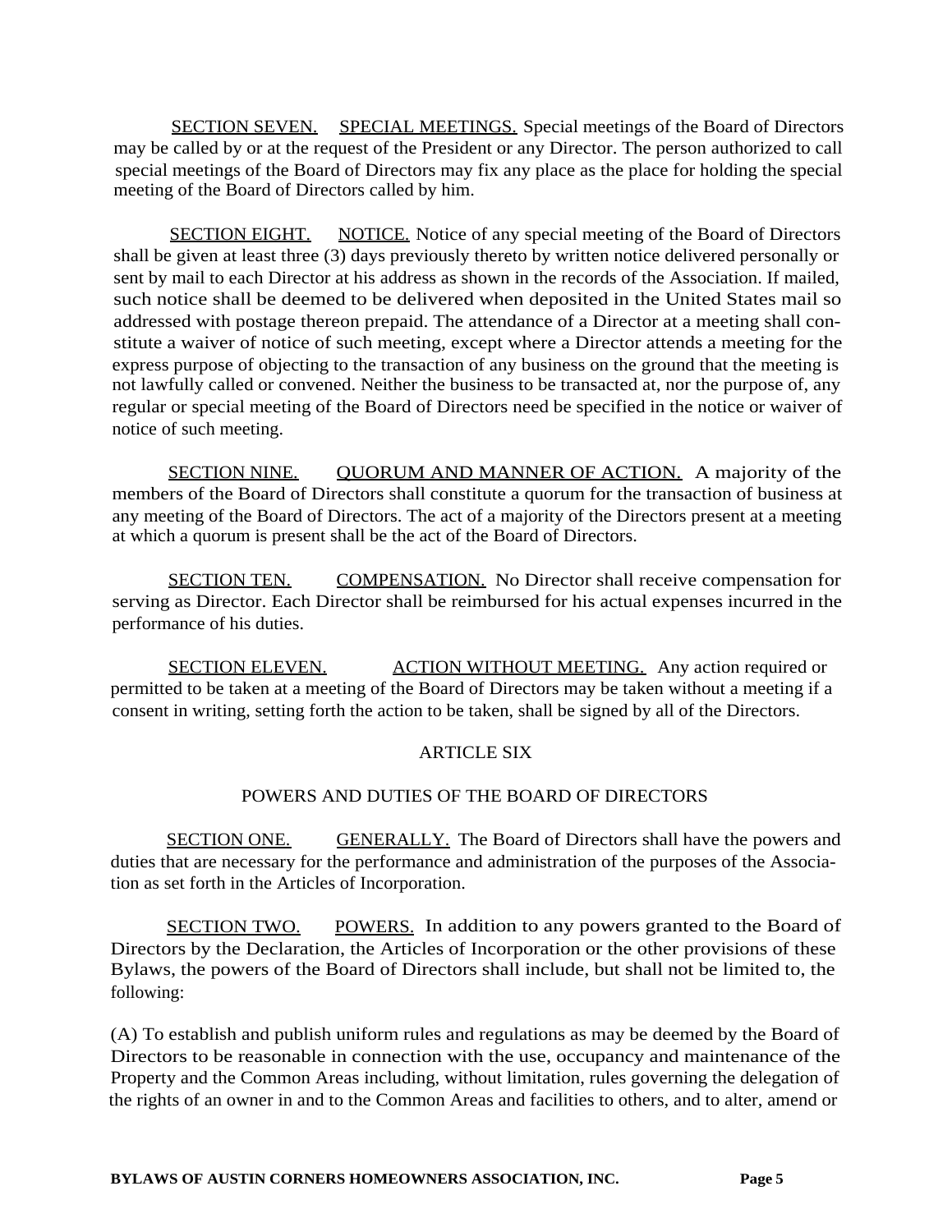modify those rules and regulations from time to time;

(B) To suspend voting rights, the right to the use of the Common Areas, impose fines and otherwise enforce the provisions of the Declaration, and seek damages and/or equitable relief or other remedial action for violations of the terms of the Declaration, the Articles of Incorporation, these Bylaws or the rules and regulations of the Association in accordance with the procedures set forth in the Declaration;

(C) To levy annual assessments and special assessments upon the owners of the lots, to charge interest on past-due assessments, and to establish and maintain Maintenance Funds, all in accordance with the terms of the Declaration, and to enforce liens for payment of assessments in accordance with the procedures set forth in the Declaration;

(D) To declare the office of a member of the Board of Directors to be vacant in the event that that member shall be absent from two (2) consecutive regular meetings of the Board of Directors:

(E) To employ the services of a Manager, and to delegate any of the powers, duties or functions of the Board of Directors to the Manager, and to employ those other persons as the Board of Directors shall from time to time determine to be necessary or proper to the daily management, operation and maintenance of the Property and the Common Areas;

(F) To enter into contracts on behalf of the Association with utility companies with respect to utility installation, consumption and service matters;

(G) To borrow funds on behalf of the Association to pay any costs of operation, secured by assignment or pledge of rights against owners for current, delinquent and/or future assessments, as the Board of Directors may determine, in its sole judgment and discretion, to be necessary and appropriate;

(H) To enter into contracts on behalf of the Association for goods and services or other Association purposes, provide services it deems proper, maintain one or more bank accounts, and generally to have all the powers necessary or incidental as may be required for prudent operation and management of the Association;

(I) To sue or to defend in any court of law on behalf of the Association;

(J) To exercise those powers which the Board of Directors deems appropriate and proper in fulfilling its obligations and responsibilities under the terms of the Declaration or these Bylaws or which, in its reasonable opinion, shall be necessary or proper for the operation or protection of the Association or for the enforcement of the Declaration; and

(K) To exercise for and on behalf of the Association all powers, duties and authority vested in or delegated to the Association not otherwise reserved to the Membership by the provisions of these Bylaws, the Articles of Incorporation or the Declaration.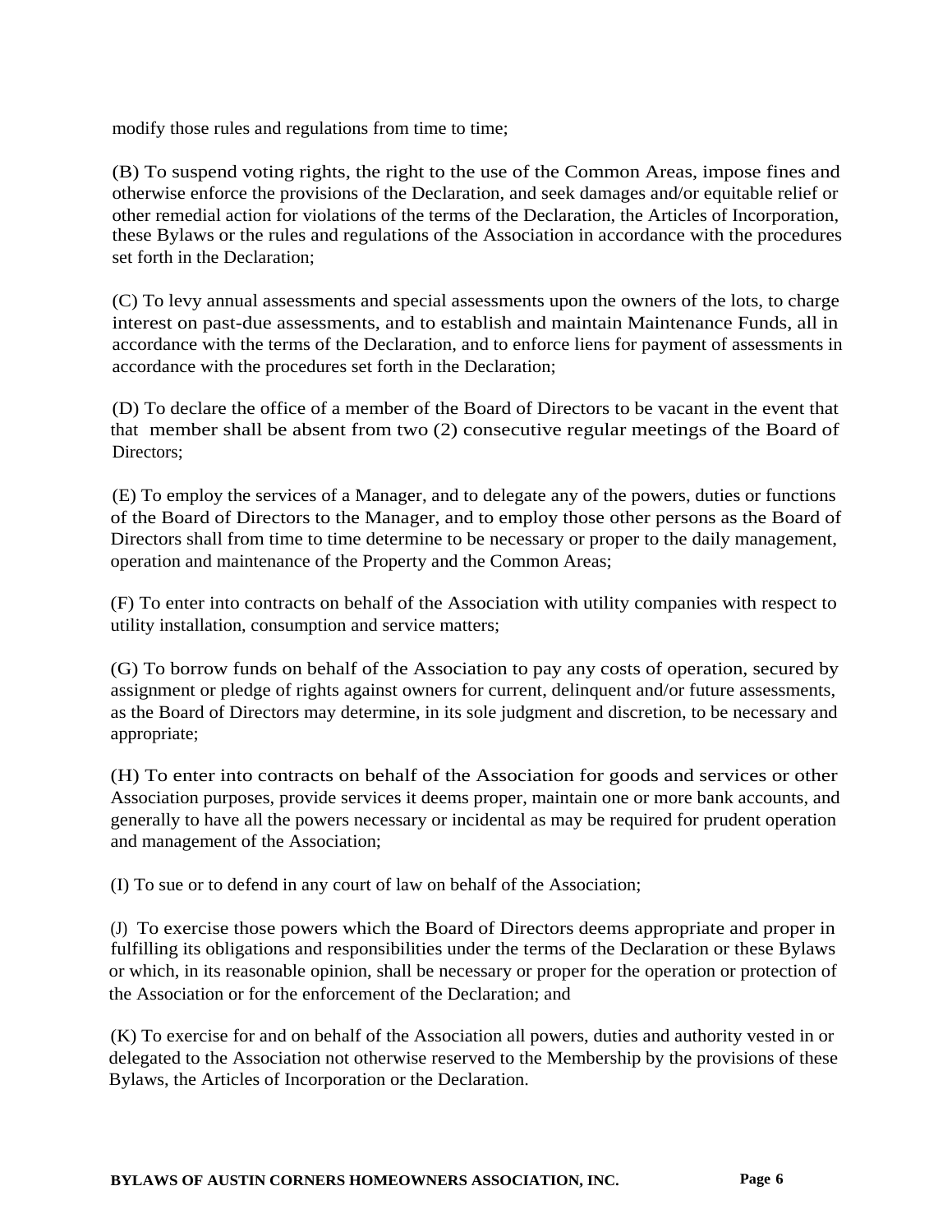SECTION THREE. DUTIES. The duties of the Board of Directors shall include, but shall not be limited to, the following:

(A) To cause to be kept a complete record of all its acts and corporate affairs and to present a statement thereof to the Members at the annual meeting of the Members;

(B) To maintain or cause to be maintained detailed books of account for the business and affairs of the Association;

(C) To elect, appoint and/or hire and supervise all Officers, agents and employees of the Association;

(D) To levy and enforce the assessments and lien for assessments and other remedial measures provided in the Declaration;

(E) To issue, or to cause an appropriate Officer to issue, upon demand by any person, a certificate setting forth whether or not any assessment has been paid. A reasonable charge may be made by the Board of Directors for the issuance of these certificates. If a certificate states an assessment has been paid, such certificate shall be conclusive evidence of such payment;

(F) To pay or cause to be paid all taxes and assessments of whatever type duly assessed against all or any portion of the Common Areas or the Association which are not separately assessed to the owners;

(G) To procure and maintain adequate general liability insurance and liability and hazard insurance on property that is owned by the Association;

(H) To cause Officers or employees having fiscal responsibilities to be bonded, as it may deem appropriate;

(I) To maintain or provide for the maintenance of the Common Areas and other areas of the Property required to be maintained by the Association; and

(J) To perform all other duties required of the Association not otherwise required to be performed by the Members by other provisions of these Bylaws, the Articles of Incorporation or the Declaration.

## ARTICLE SEVEN

## **OFFICERS**

SECTION ONE. OFFICERS. The Officers of the Association shall consist of a President and one or more Vice Presidents (the number thereof to be determined by the Board of Directors), who shall at all times be members of the Board of Directors, a Secretary, a Treasurer and such other Officers as may be elected in accordance with the provisions of this Article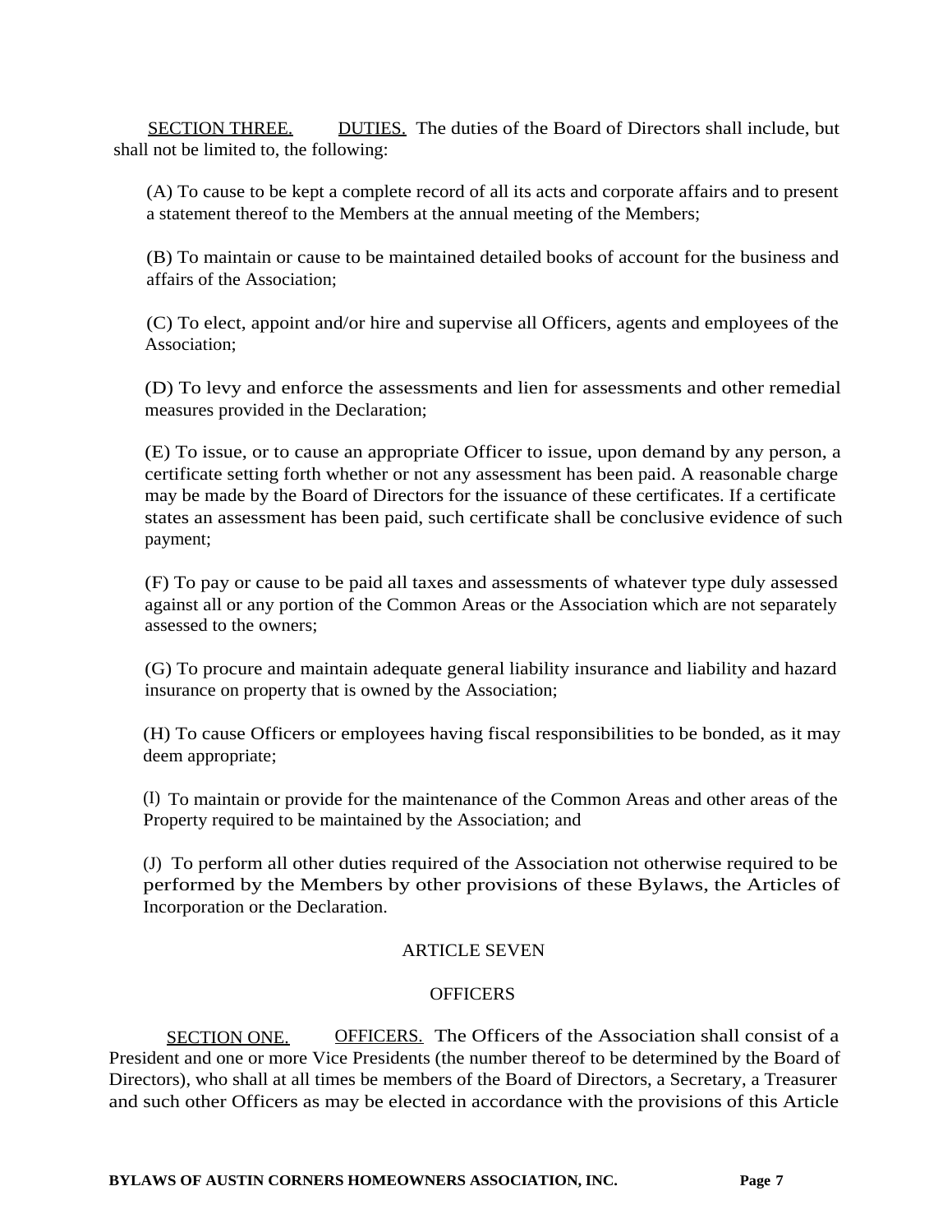Seven. The Board of Directors may elect or appoint such other Officers, including one or more Assistant Secretaries and one or more Assistant Treasurers, as it shall deem desirable, such Officers to have the authority and perform the duties prescribed, from time to time, by the Board of Directors. Any two (2) or more offices may be held by the same person, except the offices of President and Secretary.

SECTION TWO. ELECTION AND TERM OF OFFICE. The Officers of the Association shall be elected annually by the Board of Directors at the annual meeting of the Board of Directors. If the election of Officers shall not be held at such meeting, such election shall be held as soon thereafter as conveniently may be. New offices may be created and filled at any meeting of the Board of Directors. Each Officer shall hold office until his successor shall have been duly elected and qualified.

SECTION THREE. REMOVAL. Any Officer elected or appointed by the Board of Directors may be removed by the Board of Directors whenever in its judgment the best interests of the Association will be served thereby. The removal of an Officer shall be without prejudice to the contract rights, if any, of the Officer so removed.

SECTION FOUR. VACANCIES. A vacancy in any office because of death, resignation, disqualification, removal or otherwise, may be filled by the Board of Directors for the unexpired portion of the term.

SECTION FIVE. PRESIDENT. The President shall be the Chief Executive Officer of the Association and shall, in general, supervise and control all of the business and affairs of the Association. He shall preside at all meetings of the Members and of the Board of Directors. He may sign, with the Secretary or any other proper Officer of the Association authorized by the Board of Directors, or without any other Officer of the Association if so authorized by the Board of Directors, any deeds, mortgages, bonds, contracts or other instruments which the Board of Directors have authorized to be executed, except in cases where the signing and execution thereof shall be expressly delegated by the Board of Directors to some other Officer. In general, the President shall perform all duties incident to the office of President and such other duties as may be prescribed by the Board of Directors from time to time.

SECTION SIX. VICE PRESIDENT. In the absence of the President or in the event of his inability or refusal to act, the Vice President designated by the Board of Directors shall perform the duties of the President, and when so acting shall have all the powers of and be subject to all the restrictions upon the President. Any Vice President shall perform such other duties as from time to time may be assigned to him by the President or the Board of Directors.

SECTION SEVEN. TREASURER. If required by the Board of Directors, the Treasurer shall give a bond for the faithful discharge of his duties in such sum and with such surety or sureties as the Board of Directors shall determine. He shall have charge and custody of and be responsible for all funds and securities of the Association; receive and give receipts for moneys due and payable to the Association from any source whatsoever, and deposit all such moneys in the name of the Association in such banks, trust companies or other depositories as shall be selected in accordance with these Bylaws; and, in general, perform all the duties incident to the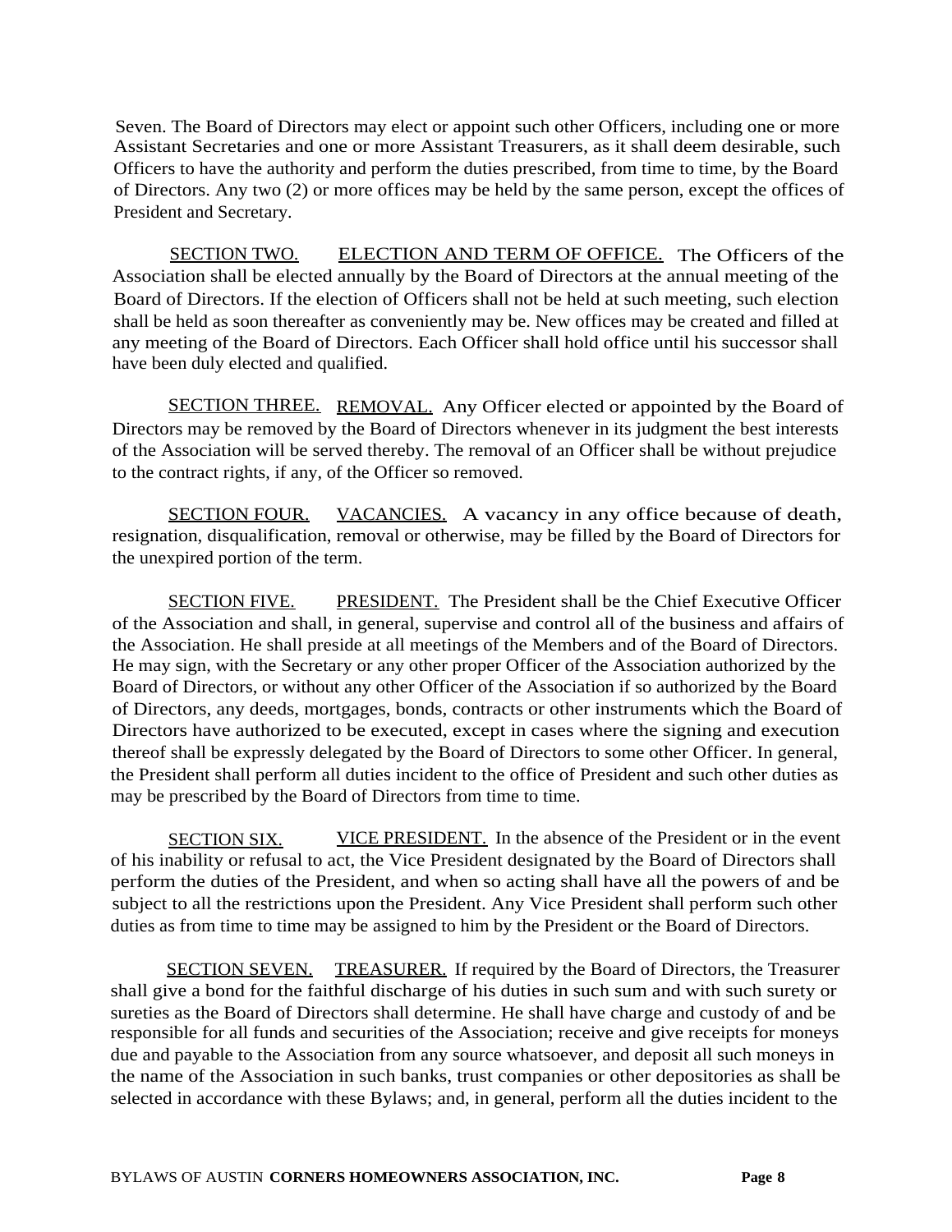office of Treasurer and such other duties as from time to time may be assigned to him by the President or by the Board of Directors.

SECTION EIGHT. SECRETARY. The Secretary shall keep the minutes of the meetings of the Members and of the Board of Directors in one or more books provided for that purpose; give all notices in accordance with the provisions of these Bylaws, the Declaration, or as required by the Act; be custodian of the records and of the seal of the Association, and affix the seal of the Association to documents, when directed by the Board of Directors; keep a register of the post office address of each Member which shall be furnished to the Secretary by each Member; and, in general, perform all duties incident to the office of Secretary and such other duties as from time to time may be assigned to him by the President or by the Board of Directors.

## ARTICLE EIGHT

### **COMMITTEES**

SECTION ONE. ARCHITECTURAL CONTROL COMMITTEE. In the event that the Members continue the functions of the Architectural Control Committee after Declarant ceases to be a Class "B" Member, as provided in the Declaration, the Board of Directors shall appoint an Architectural Control Committee composed of at least three (3) persons who shall carry on those functions in accordance with and subject to the terms and conditions of the Declaration. The Architectural Control Committee shall have the authority and perform the duties as are set forth in the Declaration.

SECTION TWO. OTHER COMMITTEES. In addition to the Architectural Control Committee previously authorized, other committees may be designated by a resolution adopted by the Board of Directors. Except as otherwise provided in such resolution, members of each such committee shall be Members of the Association, and the President of the Association shall appoint the members thereof. Any members thereof may be removed by the person or persons authorized to appoint such members, whenever in their judgment the best interests of the Association shall be served by such removal. Each member of a committee shall continue as such until the next annual meeting of the Members of the Association and until his successor is appointed, unless the committee shall be sooner terminated, or unless such member be removed from such committee, or unless such member shall cease to qualify as a member thereof. One member of each committee shall be appointed Chairman by the person or persons authorized to appoint the members thereof. Vacancies in the membership of any committee may be filled by appointments made in the same manner as provided in the case of the original appointments. Unless otherwise provided in the resolution of the Board of Directors designating a committee, a majority of the whole committee shall constitute a quorum and the act of a majority of the members present at a meeting at which a quorum is present shall be the act of the Committee. Each committee may adopt rules for its own government not inconsistent with these Bylaws or with rules adopted by the Board of Directors.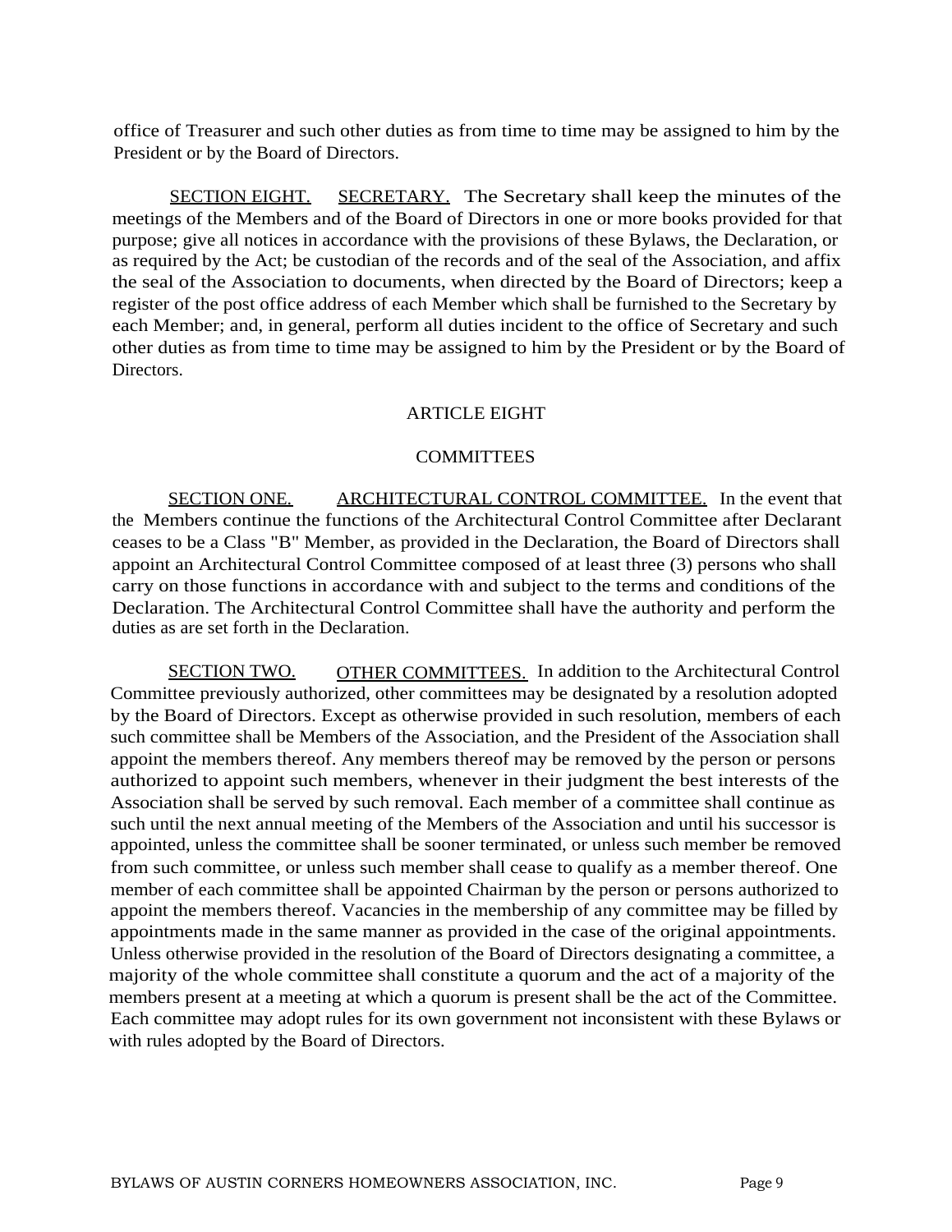## ARTICLE NINE

### CONTRACTS, CHECKS, FUNDS AND GIFTS

SECTION ONE. CONTRACTS AND DOCUMENTS. The Board of Directors may authorize any Officer or Officers, agent or agents of the Association, in addition to the Officers so authorized by these Bylaws, to enter into any contract or execute and deliver any instrument or other document in the name of and on behalf of the Association. The authority may be general or confined to specific instances.

SECTION TWO. CHECKS AND DRAFTS. All checks, drafts or orders for the payment of money, notes or other evidences of indebtedness issued in the name of the Association shall be signed by the Officer or Officers, agent or agents of the Association and in the manner as shall from time to time be determined by resolution of the Board of Directors.

SECTION THREE. FUNDS. All funds of the Association shall be deposited from time to time to the credit of the Association in the banks or other depositories as the Board of Directors may select.

SECTION FOUR. GIFTS. The Board of Directors may accept on behalf of the Association any contribution, gift, bequest or devise for the general purposes or for any special purpose of the Association.

### ARTICLE TEN

### MISCELLANEOUS

SECTION ONE. BOOKS AND RECORDS. The Association shall keep correct and complete books and records of account and shall keep minutes of the proceedings of its Members, the Board of Directors and committees having any authority of the Board of Directors. The Association shall also keep at the registered office or principal office a record of the names and addresses of the Members entitled to vote. All books and records of the Association may be inspected by any Member, or his agent or attorney, for any proper purpose at any reasonable time.

SECTION TWO. FISCAL YEAR. The fiscal year of the Association shall be determined by the Board of Directors.

SECTION THREE.. CORPORATE SEAL. The Board of Directors may adopt, use and thereafter alter a corporate seal.

SECTION FOUR. WAIVER OF NOTICE. Whenever any notice is required to be given to any Member or Director under the provisions of the Act or under the provisions of the Articles of Incorporation, the Declaration or these Bylaws, a waiver thereof in writing signed by the person or persons entitled to such notice, whether before or after the time stated in the notice, shall be equivalent to the giving of such notice.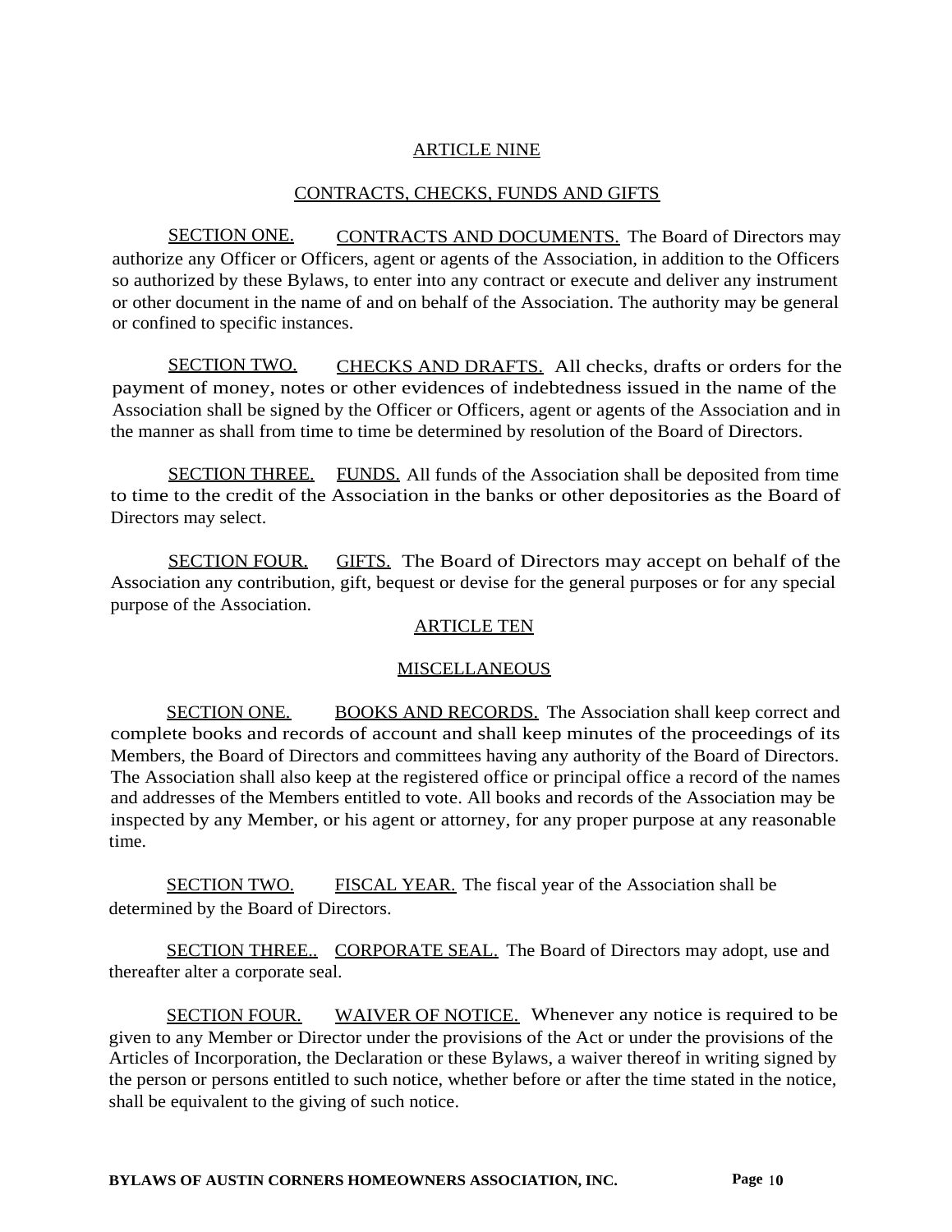SECTION FIVE. NO LOANS TO DIRECTORS. No loans shall be made by the Association to its Directors.

## ARTICLE ELEVEN

# INDEMNIFICATION OF OFFICERS, DIRECTORS AND OTHERS

The Association shall indemnify any person who is or was a Director, Officer, agent or employee of the Association and any nominee or designee of the Association who is not or was not an Officer, agent or employee of the Association but who is or was serving at the Association's request as a Director, Officer, partner, venturer, proprietor, trustee, employee, agent or similar functionary of another foreign or domestic corporation, partnership, joint venture, sole proprietorship, trust other enterprise or employee benefit plan as provided in this Article Eleven.

SECTION ONE. DEFINITIONS. For purposes of this Article Eleven, the following terms shall have the following meanings:

(A) "Director" means any person who is or was a Director of the Association and any person who, while a Director of the Association, is or was serving at the request of the Association as a Director, Officer, partner, venturer, proprietor, trustee, employee, agent or similar functionary of another foreign or domestic corporation, partnership, joint venture, sole proprietorship, trust, employee benefit plan or other enterprise.

(B) "Expenses" include court costs and attorneys' fees.

(C) "Official Capacity" means as follows:

- When used with respect to a Director, the office of Director in the Association; and (i)
- When used with respect to a person other than a Director, the elective or appointive office in the Association held by the Officer or the employment or agency relationship undertaken by the employee or agent on behalf of the Association; but (ii)

In both subsections (i) and (ii) above, Official Capacity does not include service for any other foreign or domestic corporation or any partnership, joint venture, sole proprietorship, trust, employee benefit plan or other enterprise.

(D) "Proceeding" means any threatened, pending or completed action, suit or proceeding, whether civil, criminal, administrative, arbitrative or investigative, any appeal in such an action, suit or proceeding and any inquiry or investigation that could lead to such an action, suit or proceeding.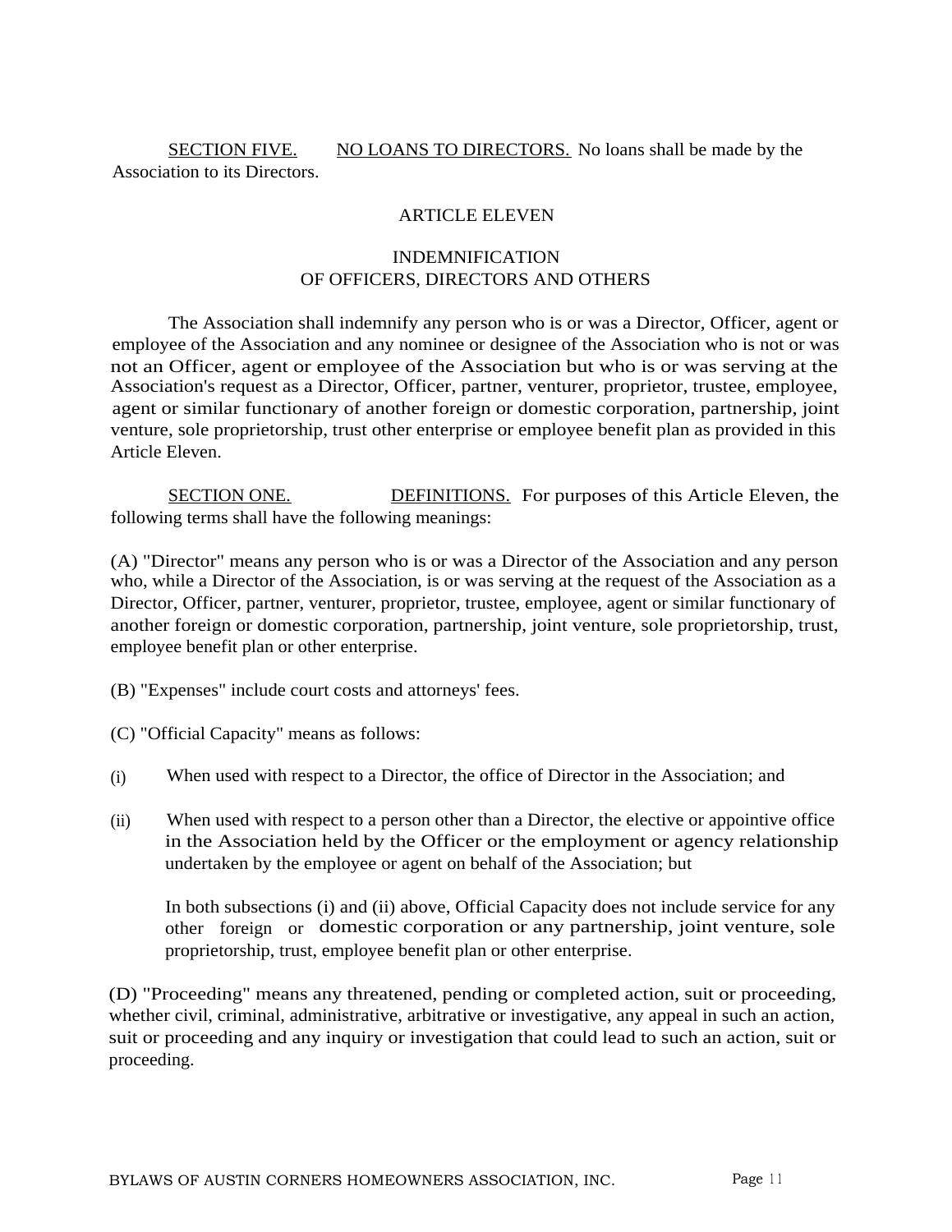SECTION TWO. PERSONS. The Association shall indemnify, to the extent provided in Section Four, the following:

(A) Any person who is or was a Director, Officer, employee or agent of the Association; and

(B) Any person who is not or was not an Officer, employee or agent of the Association but who is or was serving at the request of the Association as a Director, Officer, partner, venturer, proprietor, trustee, employee, agent or similar functionary of another foreign or domestic corporation, partnership, joint venture, sole proprietorship, trust, employee benefit plan or other enterprise.

SECTION THREE. STANDARDS. The following standards shall govern the indemnification provided by this Article Eleven:

(A) The Association shall indemnify a person named in Section Two who was, is or is threatened to be made a named defendant or respondent in a Proceeding because the person holds or has held a position named in Section Two only if it is determined, in accordance with Section Five, that the person:

(i) Conducted himself in good faith;

(ii) Reasonably believed the following:

(a) In the case of conduct in his Official Capacity, that his conduct was in the Association's best interests; and

(b) In all other cases, that his conduct was at least not opposed to the Association's best interests; and

(iii) In the case of any criminal Proceeding, had no reasonable cause to believe his conduct was unlawful.

(B) Notwithstanding Subsection (A) of this Section Three, a person named in Section Two shall not be indemnified for obligations resulting from a Proceeding as follows:

(i) In which the person is found liable on the basis that personal benefit was improperly received by him, whether or not the benefit resulted from an action taken in the person's Official Capacity; or

(ii) In which the person is found liable to the Association.

(C) The termination of a Proceeding by judgment, order, settlement or conviction, or on a plea of nolo contendere or its equivalent shall not of itself be determinative that the person did not meet the requirements set forth in this Section Three. A person shall be deemed to have been found liable in respect of any claim, issue or matter only after the person shall have been so adjudged by a court of competent jurisdiction after exhaustion of all appeals therefrom.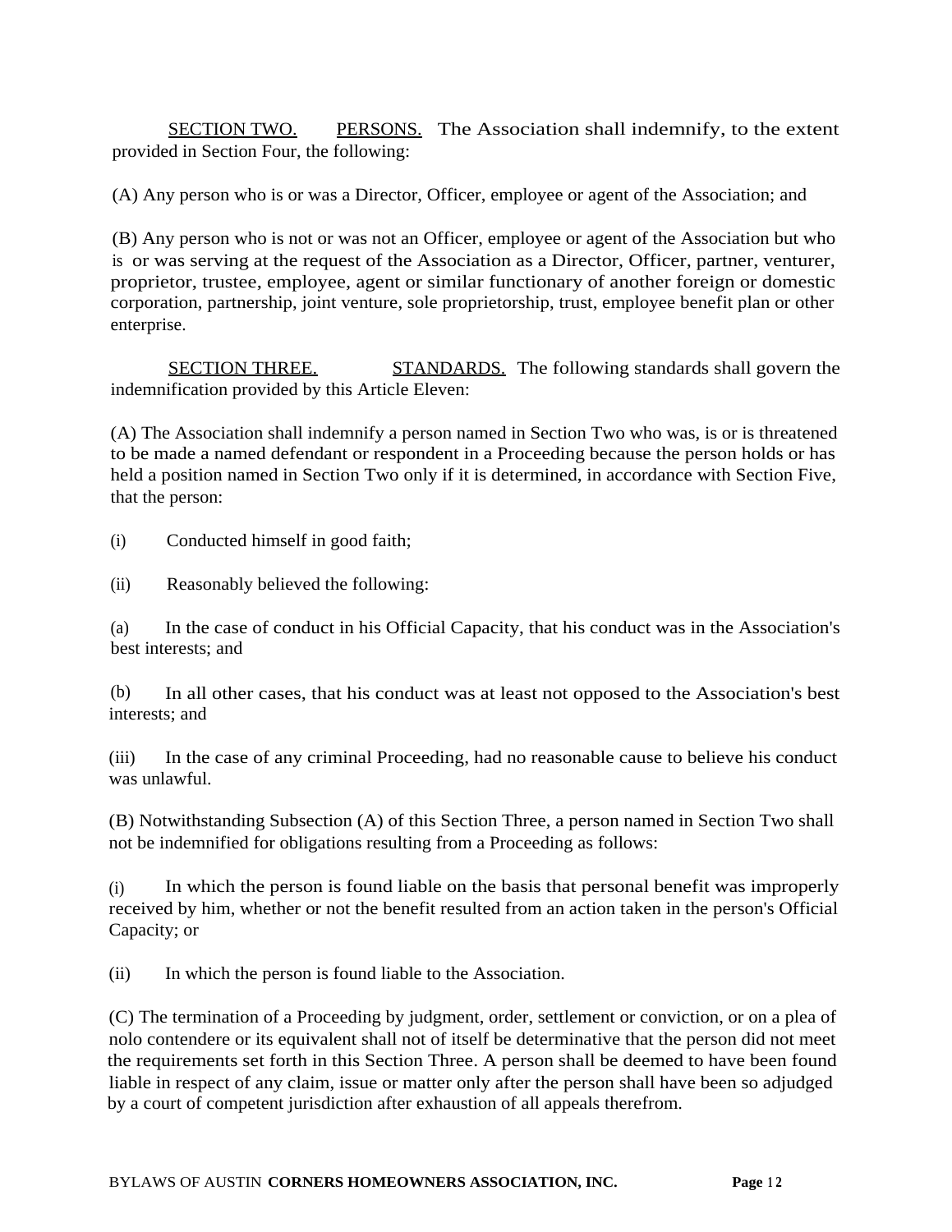SECTION FOUR. EXTENT. A person shall be indemnified under Section Three against judgments, penalties (including excise and similar taxes), fines, settlements and reasonable Expenses actually incurred by the person in connection with the Proceeding, but, if the person is found liable to the Association or is found liable on the basis that personal benefit was improperly received by the person, the indemnification shall be limited to reasonable Expenses actually incurred by the person in connection with the Proceeding and shall not be made in respect of any proceeding in which the person shall have been found liable for willful or intentional misconduct in the performance of his duty to the Association.

SECTION FIVE. DETERMINATION THAT STANDARDS HAVE BEEN MET. A determination that the standards of Section Three have been satisfied must be made as follows:

(A) By a majority vote of a quorum consisting of Directors who at the time of the vote are not named defendants or respondents in the Proceeding;

(B) If such a quorum cannot be obtained, by a majority vote of a committee of the Board of Directors, designated to act in the matter by a majority vote of all Directors, consisting solely of two (2) or more Directors who at the time of the vote are not named defendants or respondents in the Proceeding;

(C) By special legal counsel selected by the Board of Directors or a committee of the Board of Directors by vote as set forth in Subsection (A) or Subsection (B) of this Section Five, or, if such a quorum cannot be obtained and such a committee cannot be established, by a majority vote of all Directors; or

(D) By the Members in a vote that excludes the vote of Directors who are named defendants or respondents in the Proceeding.

SECTION SIX. AUTHORIZATION OF INDEMNIFICATION; DETER-MINATION AS TO REASONABLENESS OF EXPENSES. The authorization of indemnification and the determination as to the reasonableness of Expenses shall be made in the same manner as the determination that indemnification is permissible, except that if the determination that indemnification is permissible is made by special legal counsel, the authorization of indemnification and the determination as to the reasonableness of Expenses must be made in the manner specified by Subsection (C) of Section Five for the selection of special legal counsel.

SECTION SEVEN. MANDATORY INDEMNIFICATION. Notwithstanding any other provision of this Article Eleven to the contrary, a person named in Section Two, by reason of his holding a position named in Section Two, shall be indemnified by the Association to the extent and under the circumstances as follows:

(A) To the extent of reasonable Expenses incurred by him in connection with a Proceeding in which he is a named defendant or respondent, because of his position, if he has been wholly successful, on the merits or otherwise, in the defense of the Proceeding;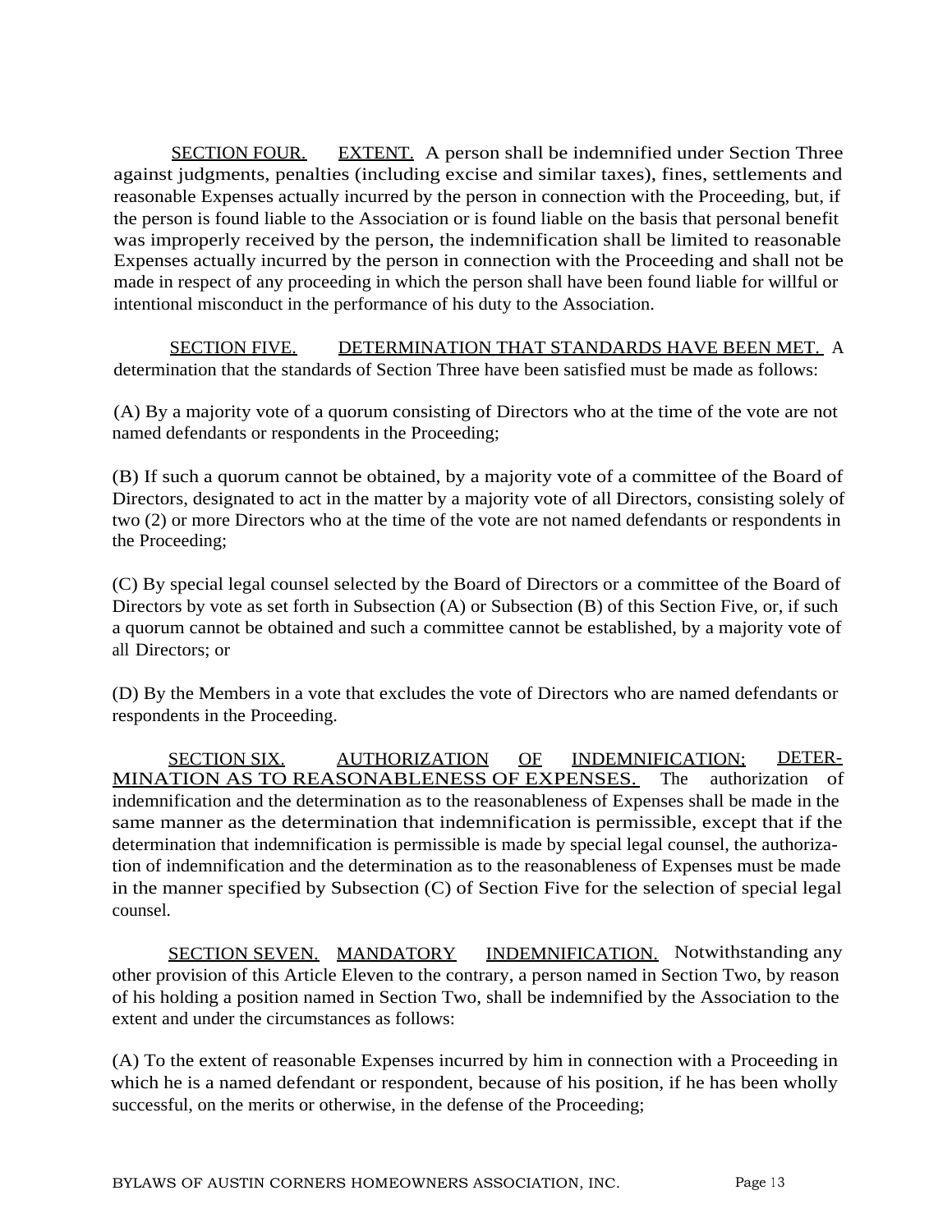(B) To the extent of the indemnification ordered by the court and the Expenses incurred in securing indemnification, as awarded by the court, if, in a suit for the indemnification required by Subsection (A) of this Section Seven, a court of competent jurisdiction determines that the person is entitled to indemnification under Subsection (A) of this Section Seven and orders indemnification; and

(C) To the extent of the indemnification which may be ordered by a court of competent jurisdiction (which it determines is proper and equitable), if, upon the application of a person named in Section Two, the court determines, after giving any notice the court considers necessary, that the person is fairly and reasonably entitled to indemnification in view of all the relevant circumstances, whether or not the person has met the requirements set forth in Subsection (A) of Section Three or has been found liable in the circumstances described in Subsection (B) of Section Three; provided, however, that the indemnification ordered by the court shall be limited to reasonable Expenses actually incurred by the person in connection with the Proceeding if the person is found liable by the Association, on the basis that personal benefit was improperly received by him.

SECTION EIGHT. ADVANCE PAYMENT. Reasonable Expenses incurred by a person named in Section Two who was, is or is threatened to be made a named defendant or respondent in a Proceeding may be paid or reimbursed by the Association in advance of the final disposition of the Proceeding after the Association receives a written affirmation by the person of his good faith belief that he has met the standard of conduct necessary for indemnification under this Article Eleven and a written undertaking by or on behalf of the person to repay the amount paid or reimbursed if it is ultimately determined that the he has not met that standard. The written undertaking must be an unlimited general obligation of the person but need not be secured. It may be accepted without reference to financial ability to make repayment.

SECTION NINE. REIMBURSEMENT OF OTHER EXPENSES. Notwithstanding any other provision of this Article Eleven, the Association shall pay or reimburse Expenses incurred by a person named in Section Two, by reason of his holding a position named in Section Two, in connection with his appearance as a witness or other participation in a Proceeding at a time when he is not a named defendant or respondent in the Proceeding.

SECTION TEN. **INSURANCE.** The Association may purchase and maintain insurance on behalf of any person who holds or has held any position named in Section Two against any liability asserted against him and incurred by him in such capacity or arising out of his status as such a person, whether or not the Association would have the power to indemnify him against that liability under this Article Eleven.

SECTION ELEVEN. REPORTS. Any indemnification of or advance of Expenses to a person in accordance with this Article Eleven shall be reported in writing to the Members with or before the notice or waiver of notice of the next meeting of the Members and, in any case, within the 12-month period immediately following the date of the indemnification or advance.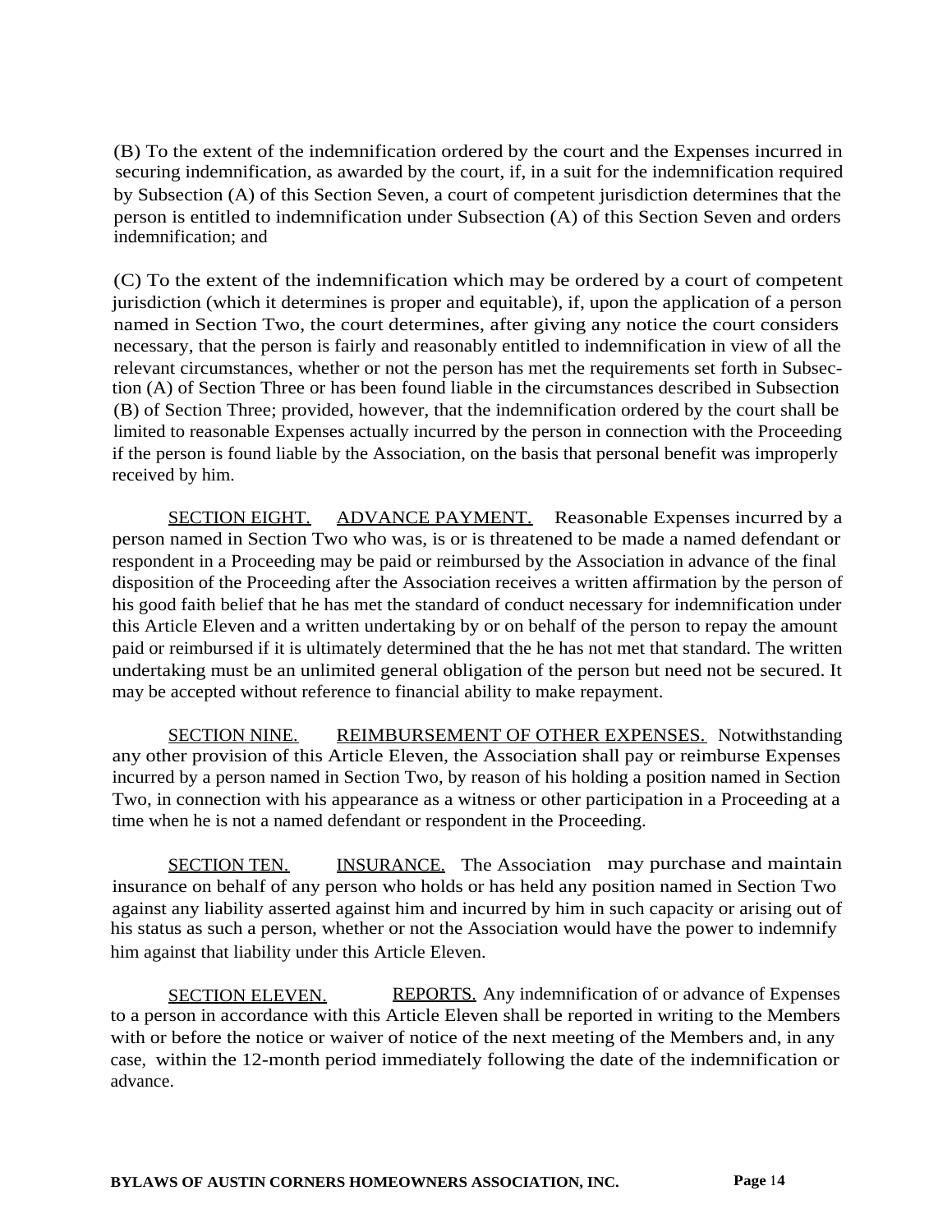### ARTICLE TWELVE

#### SURETY BONDS

When the Board of Directors so directs, Officers and agents of the Association shall be bonded for the faithful performance of their duties and for the restoration to the Association of, in case of their death, resignation, retirement, disqualification or removal from office, all books, papers, vouchers, money and other property of whatever kind in their possession or under their control belonging to the Association, in the amounts and by the surety companies as the Board of Directors may determine. The premiums on the bonds shall be paid by the Association and the bonds so furnished shall be in the custody of the Secretary.

### ARTICLE THIRTEEN

### AMENDMENTS AND INTERPRETATION

SECTION ONE. AMENDMENTS. The power to alter, amend or repeal these Bylaws, or to adopt new Bylaws, shall be vested in the Members, who may exercise the power at any annual meeting of the Members or at any special meeting of the Members called for that purpose, at which a quorum is present or represented upon the approval of a majority of the votes present or represented at the meeting. The Members may delegate the power to alter, amend or repeal these Bylaws, and to adopt new Bylaws, to the Board of Directors.

SECTION TWO. CONFLICTS. In the case of any conflict between the Articles of Incorporation and these Bylaws, the Articles of Incorporation shall control. In the case of any conflict between the Declaration and these Bylaws, the Declaration shall control.

SECTION THREE. SEVERABILITY. If any provision contained in these Bylaws shall be invalid, which invalidity shall not be presumed until the same is determined by the judgment or order of a court of competent jurisdiction, the invalidity shall in no way effect any of the other provisions of these Bylaws, each of which shall remain in full force and effect.

### ARTICLE FOURTEEN

#### NON-PROFIT CORPORATION

The Association is a Non-Profit Corporation which has been organized and shall be operated solely and exclusively for the purposes that are specified in its Articles of Incorporation. No part of the Association's property or earnings shall ever inure (other than by acquiring, constructing or providing management, maintenance and care of Association property and other than by a rebate of excess membership dues, fees or assessments) to the benefit of any Member, Director, Officer or employee of the Association. The Association shall not pay or distribute any dividends or other income to its Members, Directors or Officers. No Member, Director, Officer or employee shall ever receive or be lawfully entitled to receive any profit from the operations of the Association. Nothing herein shall prevent the payment to its Members, Directors and Officers of reasonable compensation for services rendered and the reimbursement